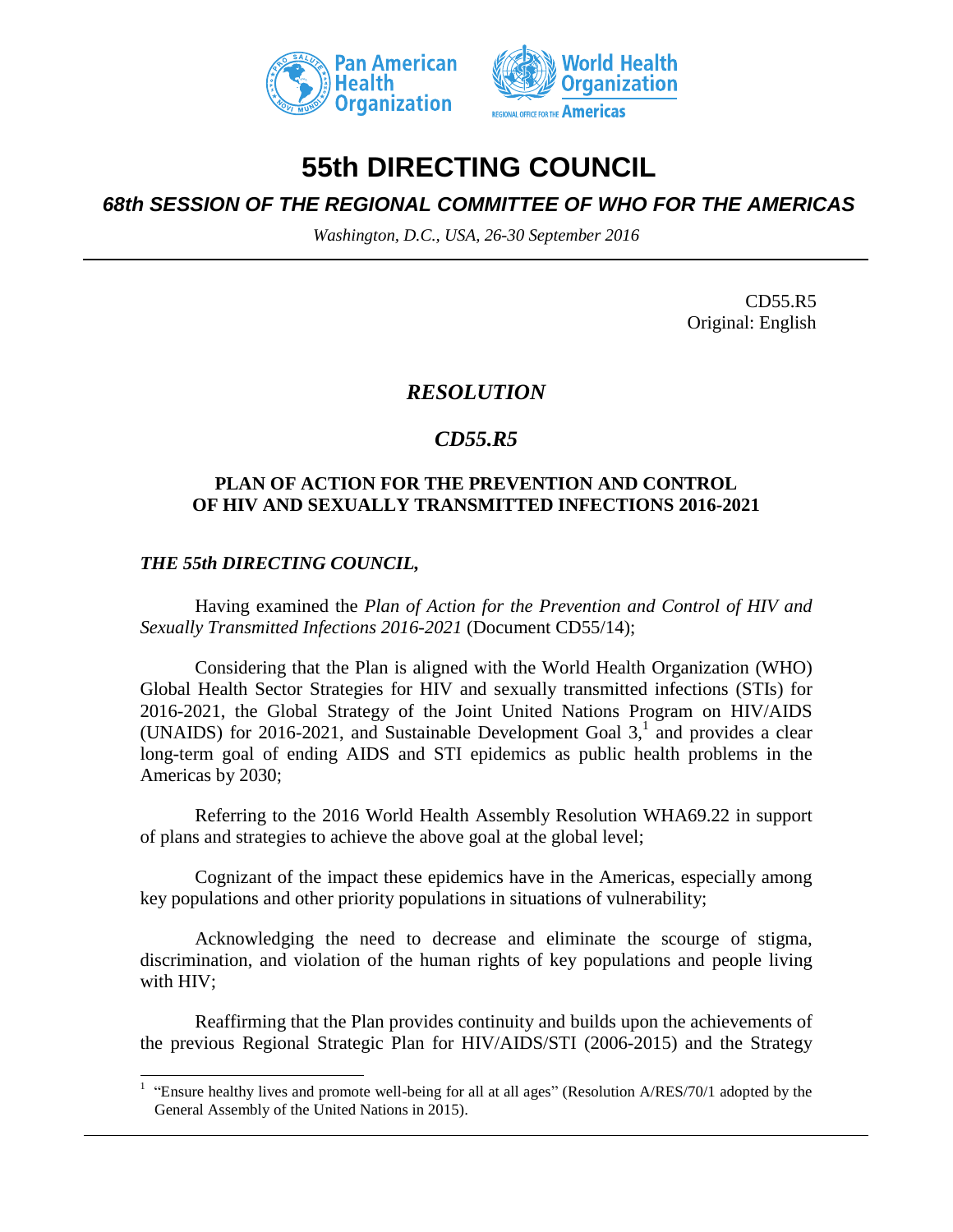and Plan of Action for the Elimination of Mother-to-Child Transmission of HIV and Congenital Syphilis (2010-2015);

Aware of the synergistic effect of the implementation of this Plan with other PAHO plans and strategies approved by the Governing Bodies;

Taking into account that the Plan reflects the priorities and commitment of Member States, civil society, and multilateral and bilateral agencies to end AIDS and STI epidemics in the Americas as a public health problem by 2030,

#### *RESOLVES:*

1. To approve the *Plan of Action for the Prevention and Control of HIV and Sexually Transmitted Infections 2016-2021* (Document CD55/14).

2. To urge Member States, as appropriate and taking into account their contexts, needs, and priorities, to:

- a) continue to prioritize the prevention and control of HIV and STIs in the national agendas of the public health and social sectors;
- b) strengthen the stewardship and governance of the HIV/STI response, with the active participation of civil society, to ensure effective and coordinated interprogrammatic and multisectoral interventions;
- c) formulate, review, and align national HIV/STI strategies and plans, including setting national goals and targets for 2020 and 2030, in line with global and regional strategies, plans, and targets, and regularly reporting on the progress;
- d) strengthen comprehensive strategic information systems to describe the HIV/STI epidemic and the continuum of HIV/STI services, increasing the granularity of data for subnational, gender, and other equity analyses;
- e) develop and regularly review norms and guidelines in accordance with the latest WHO recommendations and scientific evidence;
- f) implement high-impact interventions along the continuum of health promotion, HIV/STI prevention, diagnosis, care, and treatment, tailored to the needs of key populations and others in situations of vulnerability and based on local epidemic characteristics, addressing the integrated management of opportunistic infections, other co-infections, and comorbidities;
- g) continue actions already in place to prevent mother-to-child transmission of HIV and congenital syphilis, with special attention to the diagnosis and treatment of maternal syphilis and the second phase of the elimination strategy, which includes the elimination of mother-to-child transmission of other infections relevant to public health, such as hepatitis B and Chagas disease in endemic areas;
- h) develop and implement plans and strategies for the prevention and control of antimicrobial resistance, with special emphasis on gonococcal resistance and HIV drug resistance, and strengthen national laboratory capacity to monitor resistance;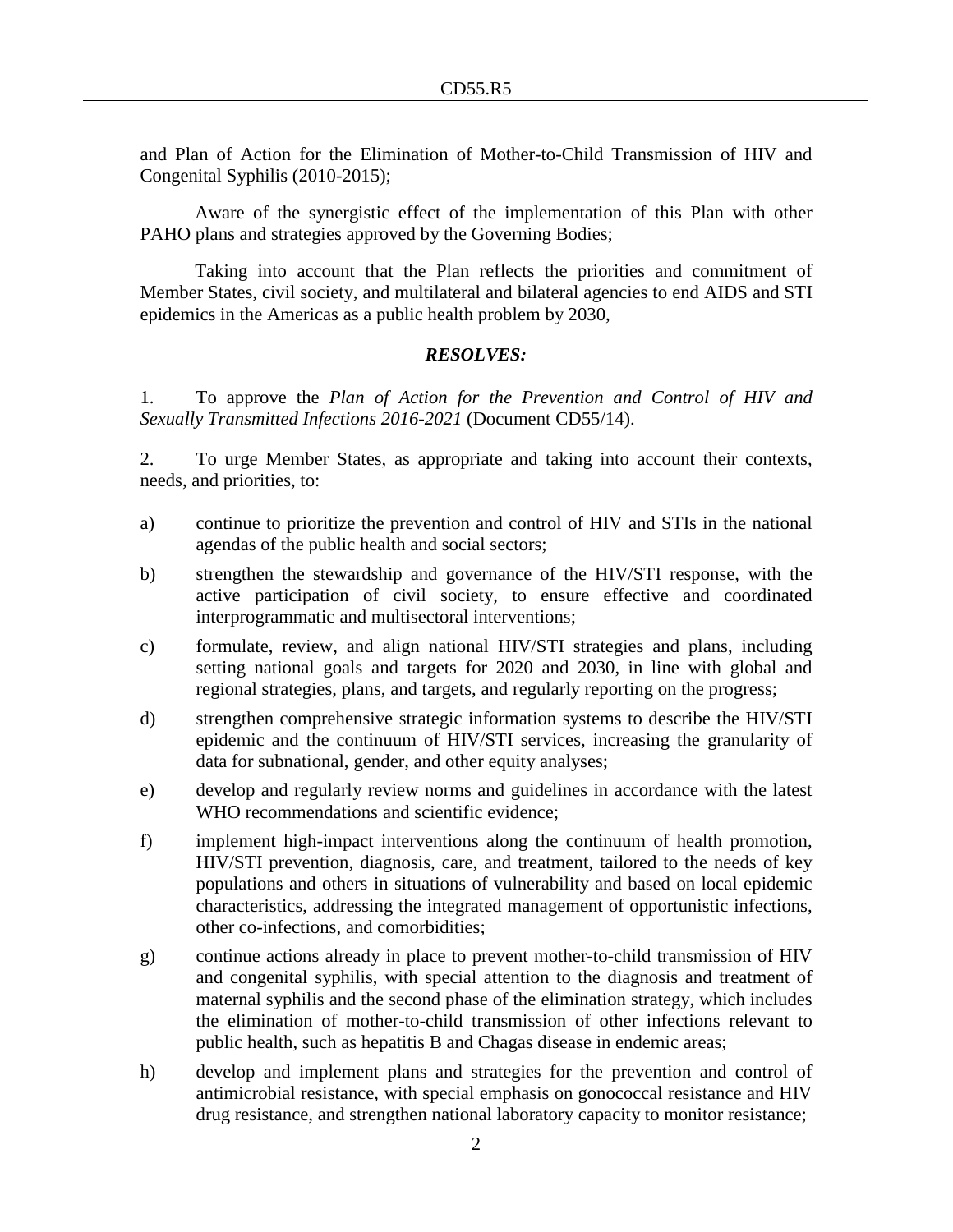- i) adapt delivery of HIV/STI services based on a people- and community-centered approach, through multidisciplinary teams, including trained lay providers, and an integrated network of health services that increases the resolution capacity of the first level of care, to address the clinical and psychosocial needs of people living with HIV, key populations and others in conditions of vulnerability based on the local epidemic, with culturally, linguistically and age-appropriate approaches, to achieve equity, maximize impact, ensure quality, and eliminate stigma and discrimination;
- j) improve integration of HIV/STI services to adequately address maternal and child health, sexual and reproductive health, HIV co-infections, with special emphasis on TB-HIV, and co-morbidities, including specific interventions for harm reduction in substance and alcohol use disorders, and early identification and treatment of mental illnesses;
- k) strengthen laboratory capacity for screening and diagnosis of HIV, STIs, opportunistic infections and other co-infections, as well as for clinical monitoring, based on the latest WHO recommendations, prioritizing the use of WHO prequalified diagnostics, and ensuring quality assurance practices;
- l) secure the uninterrupted supply of quality-assured and affordable vaccines, medicines, diagnostics, condoms, and other strategic commodities related to HIV/STIs and opportunistic infections, strengthening supply chain management structures and processes, including forecasting, procurement, warehousing, and distribution;
- m) strengthen the technical capacity and competencies of the national health workforce, and address and eliminate stigma, discrimination and other forms of human rights violations in the health sector;
- n) facilitate the empowerment of civil society and enable engagement in the provision of effective and sustainable health promotion, and HIV/STI prevention, care and treatment services;
- o) increase and optimize public financing with equity and efficiency for the sustainability of the response to HIV/STI, and integrate prevention, care and treatment interventions into comprehensive, quality, universal, and progressively expanded health services according to need, and with a people-centered approach, noting that, in most cases, public expenditure of 6% of GDP for the health sector is a useful benchmark;
- p) improve efficiency in the procurement of strategic commodities through regional and subregional mechanisms for price negotiation and procurement, including the Regional Revolving Fund for Strategic Public Health Supplies (Strategic Fund).
- 3. To request the Director to:
- a) support the implementation of this Plan of Action through a coordinated and interprogrammatic approach to technical cooperation to address integration of the